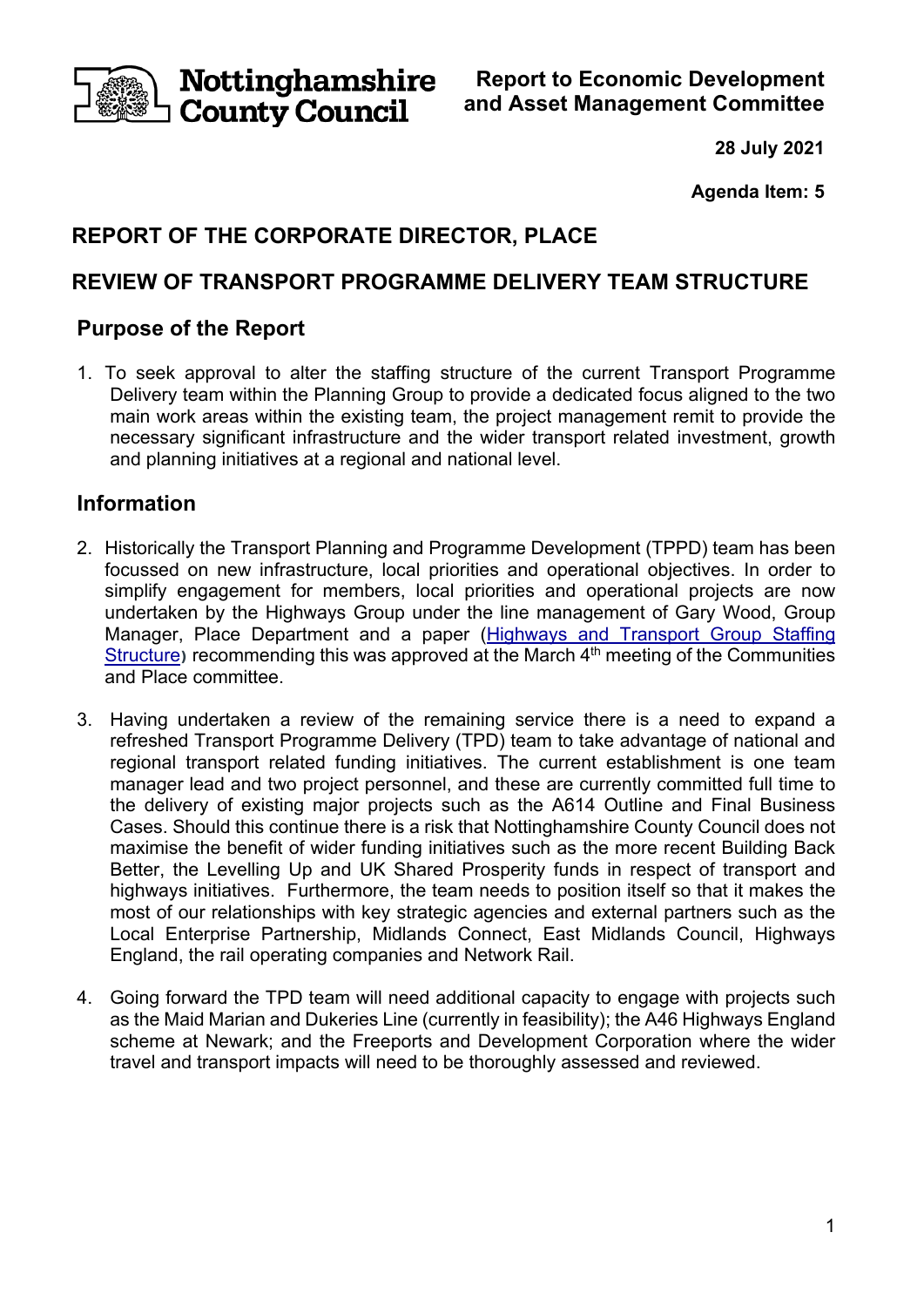# **Proposal**

- 5. The proposal is to have an expanded project management function and that new project manager posts are established to help improve the development and delivery management of major transport programmes and projects, and to help enable more resources to be committed to developing our regional transport liaison work such as the joint work through Midlands Connect, Highways England and local and regional rail improvements. These posts will also support bidding for funding rounds for strategic transport planning and major transport schemes.
- 6. This refocussed Transport Programme Delivery Investment and Growth team will continue to front the more strategic regional and national roles and provide a dedicated largely project management remit to help ensure Nottinghamshire is more ready to take advantage of any new significant funding streams to provide the necessary infrastructure to deliver both growth but also address the environmental / climate change agenda.
- 7. The following work areas / projects would then be proactively covered, rather than the largely current reactive response the authority is currently able to deliver:
	- Major Road Network improvements; including A614/A6097 corridor, Kelham bypass, MARR capacity improvement
	- Major public transport upgrades; including Midland Mainline electrification, High Speed 2 East and connectivity issues, potential park and rides, rail enhancements to Robin Hood Line (Dukeries) / Maid Marian Line / Castle Line / Poacher Line
	- Strategic transport implications from growth plans, such as identified through Local Plan work, Development Corporation proposals, Freeports, Masterplan exercises
	- Strengthen travel planning as part of planning agenda and utilise behavioural change to deliver the environmental / climate change agenda.
	- Influence Strategic Road Network considerations (Highways England responsibility) including those on A46 at Newark as part of Trans Midland Trade Corridor, A52, and A1.

### **Delivery**

- 8. The new structure will need its funding model to be adjusted to be more consistent with the re-charging approach adopted by our external delivery agents Via. In other words where staff are working on schemes that are included within approved capital programmes their time is recharged to the project to reflect the real justifiable cost of delivering such a programme.
- 9. The impact on the existing revenue salary budgets is cost neutral with the remainder of the budget sourced from a variety of locations, with the option currently to recharge fees to projects such as Gedling Access Road, A614 corridor improvement, Toton (HS2) growth plan, Section106 schemes, S106 travel plan monitoring, Access Fund, and Active Travel Fund. These funding sources will change over time depending on bidding opportunities, but wherever funds are secured through new sources a staffing element should be included within that fund's programme. The elements of any such committed and approved capital projects will be recharged to the project costs only where these costs are eligible to be capitalised, i.e. where the employees activities have contributed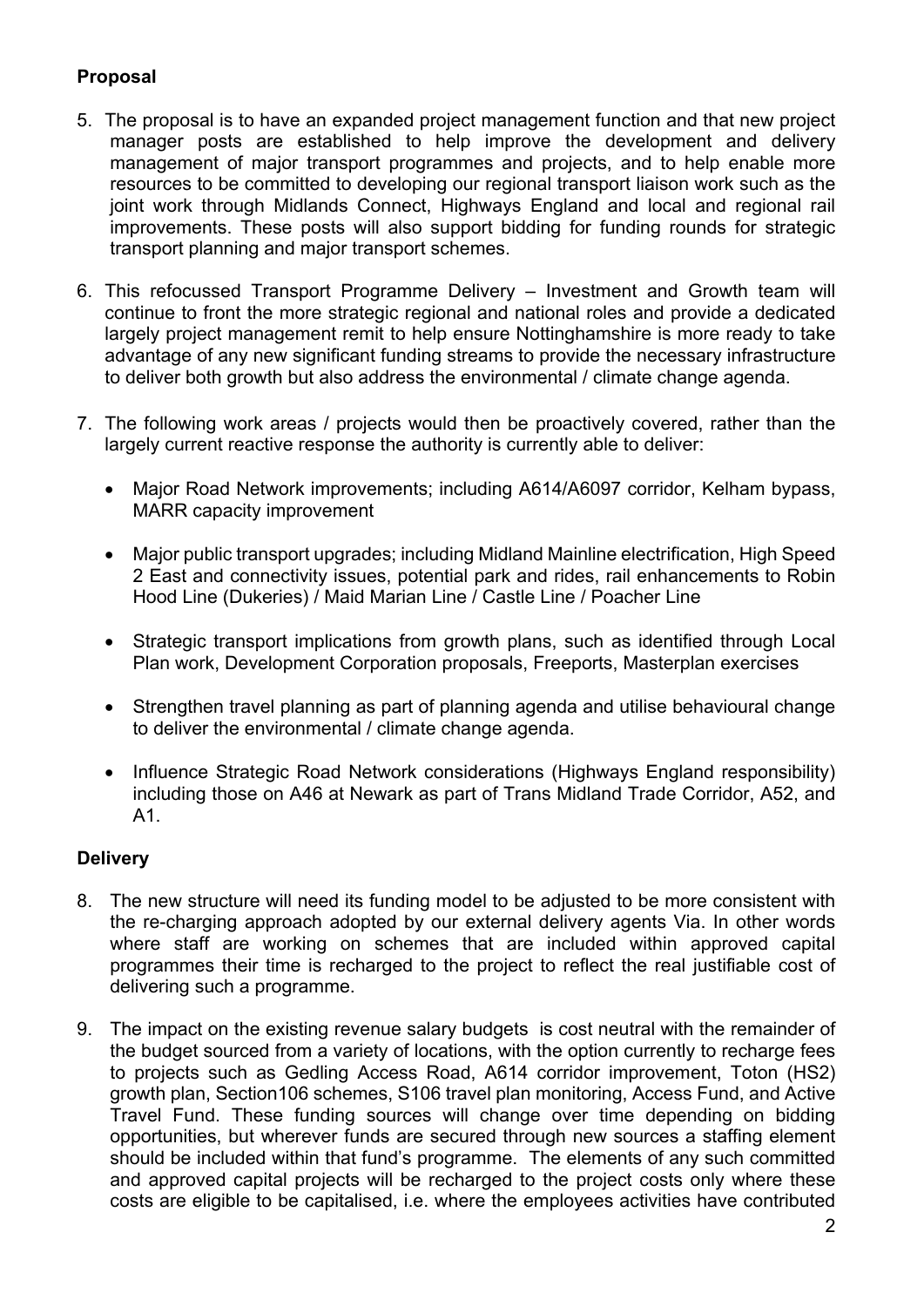directly to bringing an asset to a location and into a condition so that it is capable of operating as intended. Any pure feasibility work will be charged to the remaining revenue budgets within the team, or development budgets such as from the business rates pot.

## **Future Progress Benefits**

- 10. The likely benefits of such a restructure are:
	- Enable NCC to positively contribute to and influence regional bodies
	- Support growth agenda proposals
	- Promote local rail improvements
	- Develop Place Plan future infrastructure priorities

### **Consultation**

- 11. Following a formal, four-week consultation period with staff , and with the unions, a small number of comments, suggestions and concerns were received at the time when the local priorities and operational development unit of the former team were moved to the Highways Group. Where concerns have been raised these have been discussed with individual members of staff.
- 12. The proposed staffing arrangement for the altered team is shown in Appendix 1.
- 13. All new posts and posts with changed responsibilities arising from the new structure will be subject to job evaluation.

### **Other Options Considered**

14. The team could stay as at present, but this would not provide the capacity and capability to deliver transport and infrastructure projects.

### **Reason for Recommendations**

15. The proposal will support Member aspirations for local transport improvements and ensure this authority is ready to deliver major infrastructure improvements whenever any opportunities arise.

# **Statutory and Policy Implications**

16. This report has been compiled after consideration of implications in respect of crime and disorder, data protection and information governance finance, human resources, human rights, the NHS Constitution (public health services), the public sector equality duty, safeguarding of children and adults at risk, service users, smarter working, sustainability and the environment and where such implications are material they are described below. Appropriate consultation has been undertaken and advice sought on these issues as required.

#### **Finance Implications**

17. The financial implications are detailed in paragraphs 8 & 9. There is no additional cost implication of this proposed restructure with all costs being picked up within existing budgets.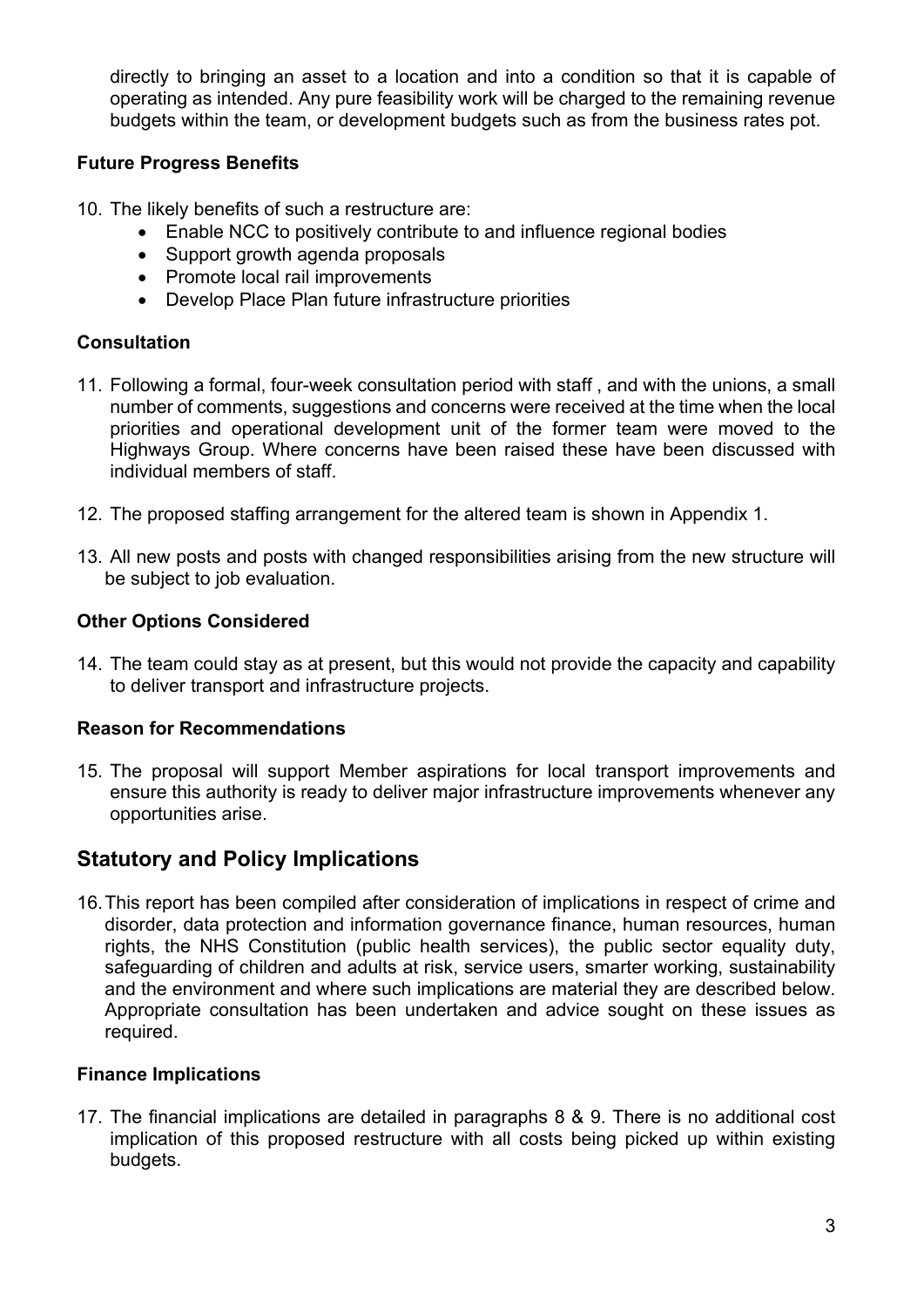#### **Human Resources Implications**

18. The proposal has been subject to a four week formal consultation period and there is ongoing discussion with the affected staff and their union representatives about the proposed changes.

# **RECOMMENDATIONS**

It is **RECOMMENDED** that Committee:

- 1) Approve the restructuring and new focus of the team detailed in this report; and
- 2) Authorise the new posts for recruitment.

#### **Adrian Smith Corporate Director, Place**

**For any enquiries about this report please contact:** Matthew Neal, Service Director, Investment & Growth, Tel: 0115 9773822

### **Constitutional Comments (SJE – 02/07/2021)**

19. This decision falls within the Terms of Reference of the Economic Development & Asset Management Committee to whom responsibility for approval of the relevant departmental staffing structures has been delegated.

### **Financial Comments (SES 06/07/2021)**

- 20. The financial implications are set out in paragraph 17, the details are set out in paragraphs 8 and 9.
- 21. There is no additional cost implication of this proposed restructure with all costs being picked up within existing budgets.
- 22. The impact on the existing revenue salary budgets is cost neutral with the remainder of the budget sourced from a variety of locations. These funding sources will change over time depending on bidding opportunities, but wherever funds are secured through new sources a staffing element should be included within that fund's programme. The elements of any such committed and approved capital projects will be recharged to the project costs only where these costs are eligible to be capitalised, i.e. where the employees activities have contributed directly to bringing an asset to a location and into a condition so that it is capable of operating as intended. Any pure feasibility work will be charged to the remaining revenue budgets within the team, or development budgets such as from the business rates pot.
- 23. The internal costs can only be charged to the capital programme where the costs have been robustly evidenced.

### **HR Comment (JD – 10/05/21)**

24. A four week formal consultation process with staff and TU colleagues has already taken place. The Corporate enabling process and / or recruitment and section process will be adopted to populate the structure.